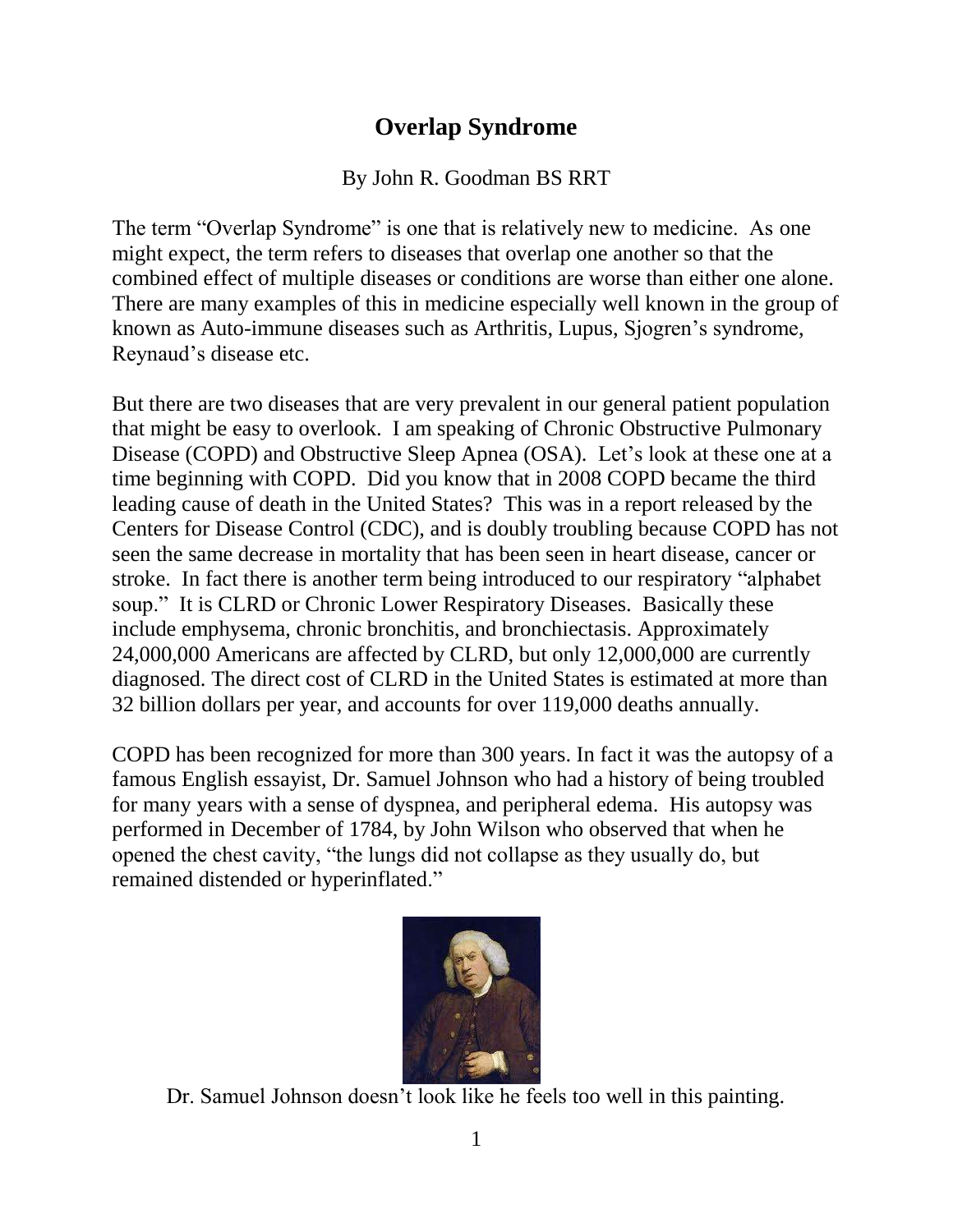A few years later the brilliant French physician Rene Laennec described COPD with the use of his ground breaking invention...the stethoscope in 1821. Laennec was the first to identify inflammation as part of COPD. Also, the blue color we now know as cyanosis in advanced cases of COPD. Laennec also described the enlargement of the right side of the heart. With the invention of the first true spirometer by Hutchinson in 1846, COPD could be much more accurately diagnosed based on the volume of air contained in the lungs, and later, the flow rates at which that air could be expelled. Until Laennec's stethoscope, physicians simply placed their ear against the chest of the patient to listen to breath sounds. Laennec's stethoscope spared the physician the embarrassment of placing his ear directly on the chest of his female patients. Ironically, Laennec died of tuberculosis at the age of 45, just a few years after the invention that would bring him fame.



Physician listening to chest Rene Laennec Laennec's 1<sup>st</sup> stethoscope Laennec using stethoscope







COPD by any of its associated names is definitely *not* a new disease. It had been largely ignored and it existed way before cigarettes were in widespread use. Let's contrast COPD that we have known about for hundreds of years with OSA. The clinical features of OSA were first described in the medical literature in the 1960's. But, historically, if not medically, Charles Dickens (in "The Posthumous Papers of the Pickwick Club") describes Joe the fat boy as "the obese young man that was sleepy and snoring, he was always asleep, goes on errands fast asleep, and snores as he waits at the table." For many years this was known as "Pickwickian Syndrome." Today we recognize obesity, snoring, and daytime sleepiness as hallmarks of the condition known as OSA.









Joe the fat boy Daytime sleepiness Snoring w/periods of apnea Poor sleep quality In 1976 Christian Guilleminault coined the term Obstructive Sleep Apnea.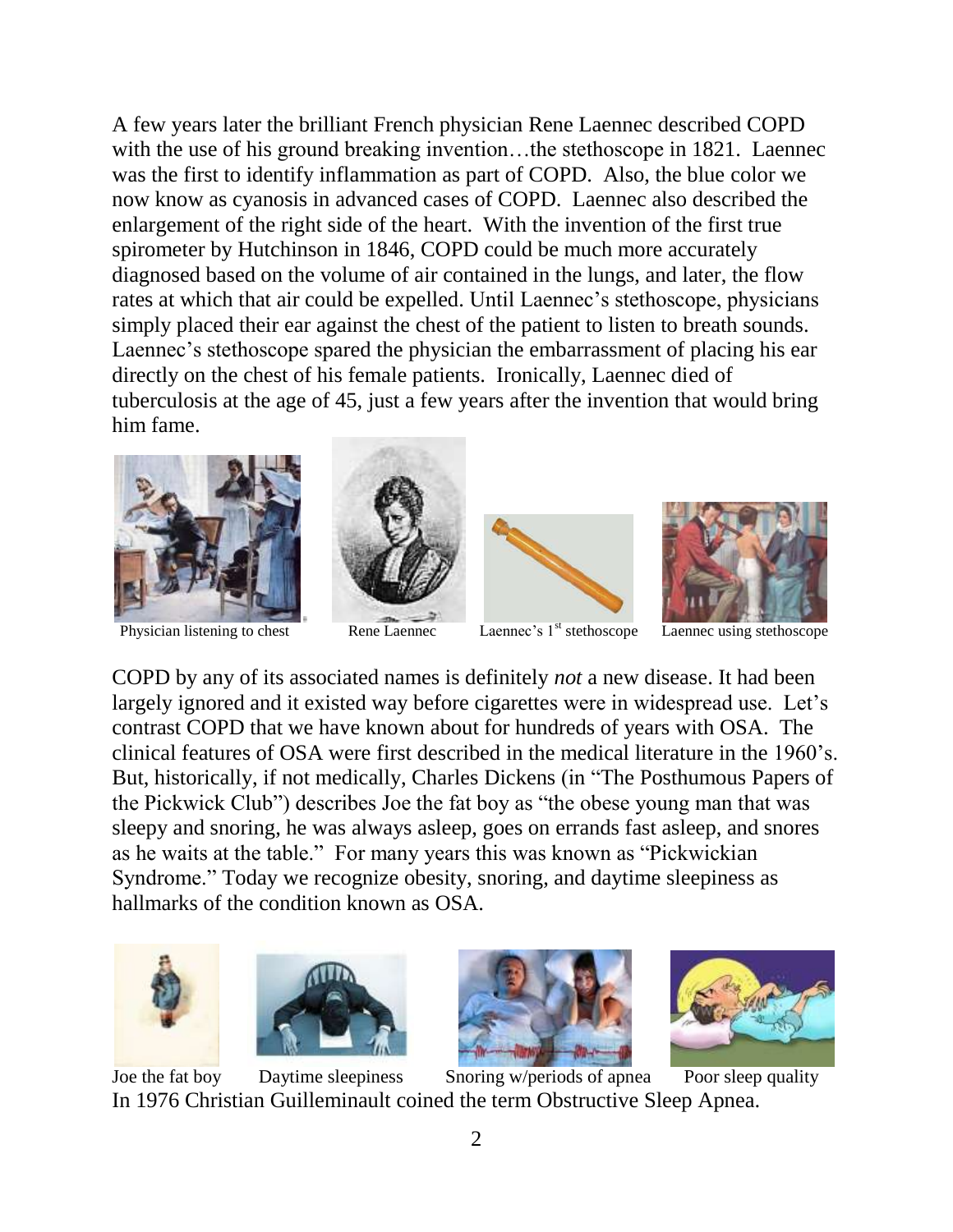Although OSA was thought to be a condition that developed only in obese individuals we now know this is certainly not always the case. In fact, one school of thought advances the theory that OSA may also be related to changes in the structure of our modern jaw in response to major changes in our diet (more refined and mushy foods), as well as the introduction of bottle-feeding. Whatever the cause, according to the National Sleep Association, 18 million people suffer from sleep apnea in the United States alone. To complicate things a little bit more, sleep apnea can be further split into obstructive sleep apnea/hypopnea (OSAH) disorder, central sleep apnea (CSA), and even mixed sleep disordered breathing. We will concentrates solely on OSAHS in this article, and abbreviate it as OSA. Sleep apnea is not a condition to be taken lightly. Around 38,000 people die every year from complications of OSA. It is estimated that 75% of people with OSA remain undiagnosed.

Did you know there is even a medical condition called Congenital Central Hypoventilation Syndrome? This is a pretty rare respiratory disorder that can be fatal if not treated. Persons with this syndrome classically stop breathing when they go to sleep. It may be present at birth or it may be due to some severe neurological trauma or damage to the brainstem. It is so rare; it is only seen in about 1 in every 200,000 live births. At any one time there are probably fewer than 300 known cases worldwide. It is also known by another name…"Ondines Curse." With a name like that there must be a story right? And so there is.

*Ondine was a beautiful water nymph and a true free spirit. Like all nymphs and mermaids, she was leery of men, as she knew if she were to ever fall in love with a mortal man and bear his child, she would lose her eternal youthfulness and everlasting life. By chance a handsome young man named Palemon was taking daily walks in the forest and he glimpsed Ondine and was taken by her incredible beauty. Eventually they talked and fell in love. He broke his engagement to a young noblewoman named Berta and with time and patience he convinced Ondine to marry him. Palemon vowed on their wedding day that "My every waking breath shall be my pledge of love and faithfulness to you." But as in so many myths and fairy tales it was not to be.*

*The following year Ondine gave birth to their first child and from that moment on her incredible beauty began to fade, her body age, and Palemon's eye began to wander to the younger woman to be found at his court. One day while walking in her gardens Ondine heard noises coming from the stable, and upon entering, she found Palemon with his arms wrapped around his former fiancée Berta. Ondine was furious with her husband and with what was left of her powers she uttered her*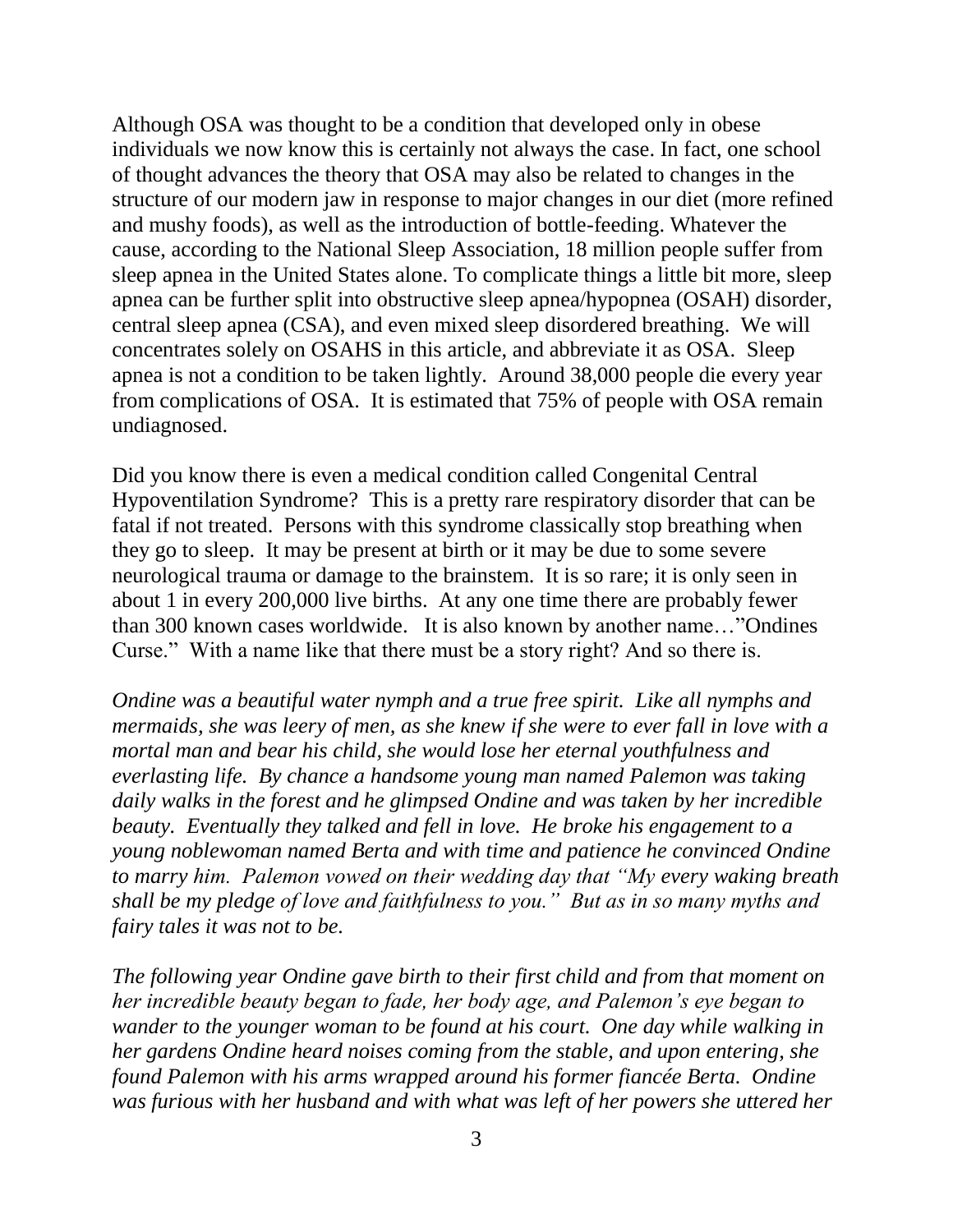*curse "You pledged faithfulness to me with your every waking breath, and I accepted that pledge. So be it. For as long as you are awake, you shall breath. But should you ever fall asleep, that breath will desert you." And so it was Palemon would never sleep again.*



Don't mess with Ondine!

So to review, we have described a little bit about the history and background of two very different sets of clinical entities. Even by the lowest estimates, there are millions of people who have been diagnosed with either COPD or OSA. There are millions yet to be diagnosed. It shouldn't be too much of a stretch to see how these two conditions could easily (by chance alone) "overlap." And indeed they do.

## Dr. Flenley



 The Overlap Syndrome was first described by David Flenley in 1985. Flenley was among the first to speculate that the overlapping of COPD and OSA would have greater deleterious effect on the patient than either condition alone. In medicine we call this an "additive" effect. As if  $1 + 1 = 3$ . While there are reasonable estimates of the prevalence of OSA and COPD alone, estimates of prevalence of Overlap Syndrome are not so easy to get. Chance alone suggests that a patient with one disorder has a 10% chance of having the other. A handful of studies have shown the percentage of patients who may overlap to be between 20 and 40 percent. Even if we go with the 10% figure, it represents a huge number of potential overlap patients given the millions of patients already and yet to be diagnosed with both COPD and OSA.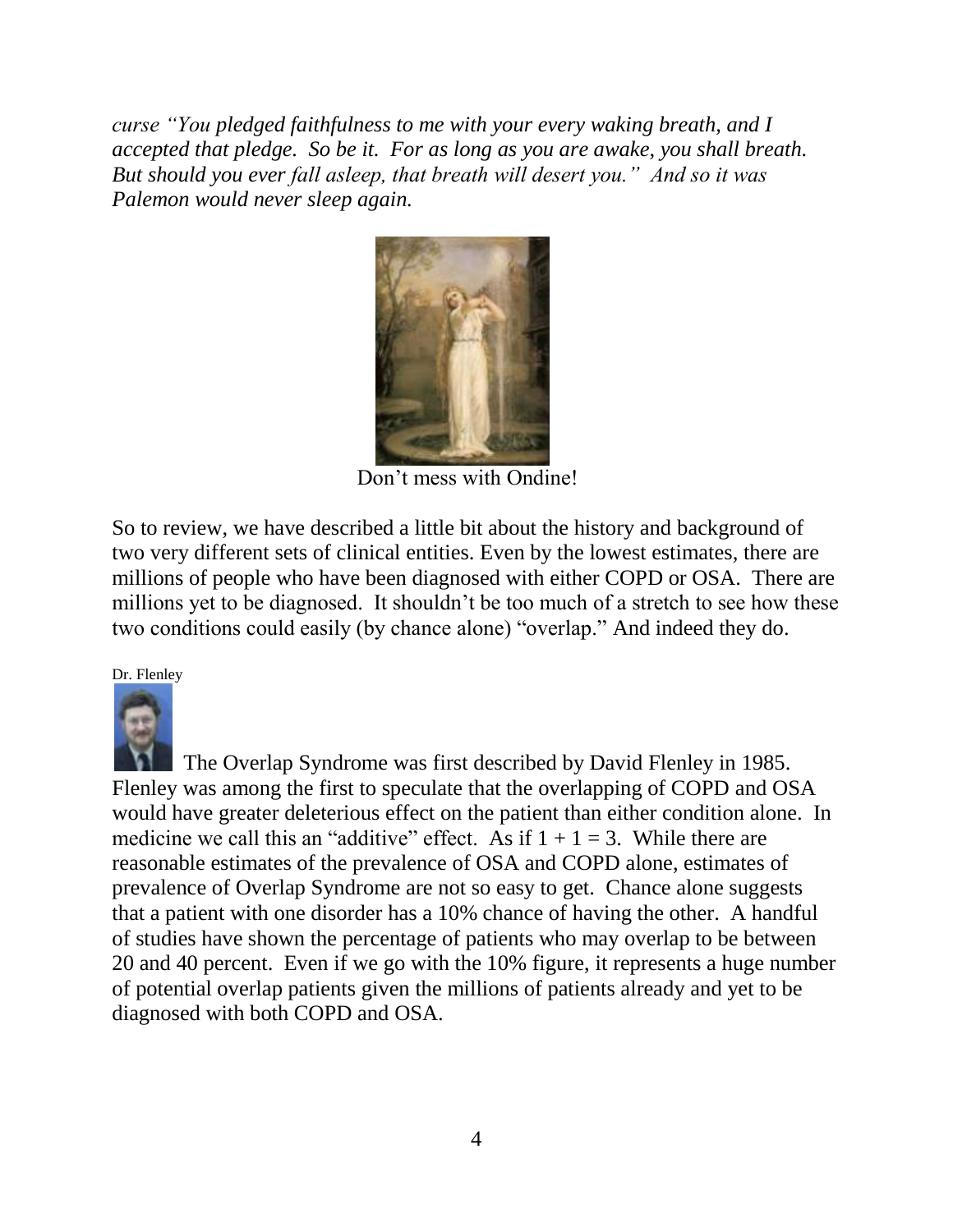A regular reader of our articles of the month might begin to put the full picture together in the following manner. What is the most common denominator of both conditions? The answer of course is hypoxia. The COPD patient is hypoxic most or all of the time, and the OSA patient is hypoxic during his/her apneic episodes while they are sleeping. Additionally, the COPD patient further desaturates at night due primarily to hypoventilation (usually breathing in a smaller volume with each breath). In fact, patients with Overlap Syndrome have *30 times more episodes of nocturnal desaturation* (saturations less than 85%) than either COPD or OSA alone. The net-net of all this is a double whammy effect on the heart. More specifically the right side of the heart and development of Pulmonary Arterial Hypertension or PAH. (You might want to go back and review the article I wrote on PAH). Early on when OSA was first being described, the transient drops in oxygen saturation were not thought to be all that harmful to the heart. We now know that this is of course not true. In fact, nocturnal desaturation is a well known marker of increased mortality, and may even explain why COPD patients are reported to die more frequently during the night than might otherwise be expected. We do know that 10% of OSA patients have evidence of COPD and right heart failure.





\*ADAM Normal size heart CXR showing PAH Heart enlargment in PAH Take care of your heart



There are other clinical consequences of Overlap Syndrome such as significantly worse quality of life, but it is the effect on the heart that is of greatest concern due to the increased mortality associated with PAH. Although the exact mechanism(s) for the increased risk of dying are not exactly known, it is reasonable to assume that the more prolonged hypoxic periods contribute to the finding. There is also some preliminary evidence that OSA may contribute to an increase in the frequency of COPD exacerbations.

And just for the record, patients with Idiopathic Pulmonary Fibrosis (IPF) may also be victims of Overlap Syndrome. A well done study at Vanderbilt University of 50 patients who were known to have IPF, found 88% of those patients also had documented OSA.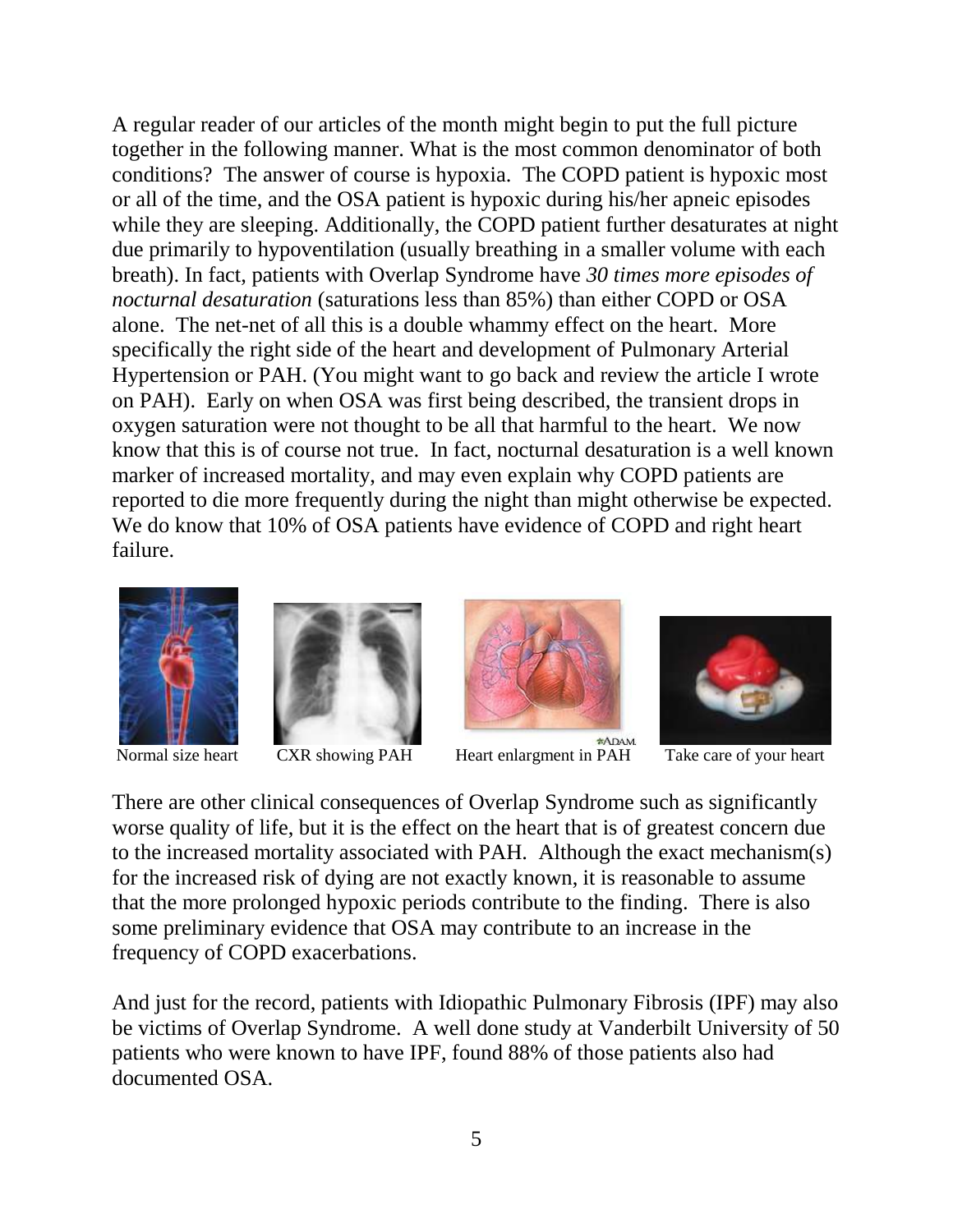You would think Overlap Syndrome would be easy to diagnose. Actually it *is* easy to diagnose IF the attending physician has the awareness that Overlap Syndrome might be a possibility. Obviously awareness should be triggered when taking the patient's history, and evidence of either COPD or OSA is determined. It is not unusual for patients with severe COPD to tell their physicians that they sleep poorly, or have other signs of poor sleep such as day time sleepiness. These patients should probably have a full sleep study to see if indeed they also have OSA. Patients with mild to moderate COPD should at least have a nocturnal oximetry study, especially if there is already evidence of pulmonary hypertension. Conversely, OSA patients who have arterial blood gases that reflect increased daytime carbon dioxide should probably undergo investigation for COPD.





A blood gas is the Wrist oximeter stores A lot of useful data is your  $CO<sub>2</sub>$  level load in the morning



*only* way to monitor oximetry data for down recorded while you sleep

Diagnosing Overlap Syndrome can provide helpful prognostic information which may help direct treatment for other underlying conditions. COPD patients who have sleep studies performed should make sure the sleep technologist knows they have COPD as it may influence the CPAP titration. Lastly, diagnosing Overlap Syndrome may well help the physician with the diagnosis and treatment of PAH utilizing echocardiography or even right heart catheterization.



An echocardiogram can A cardiac catheterization Wired for a sleep Recordings made while show Rt. heart enlargement. confirms echo findings. study. you slept.









It should be fairly clear by now that the treatment of Overlap Syndrome includes the treatment of both conditions as if they alone existed. The primary emphasis as you might expect is to maintain normal oxygen saturation levels while awake and